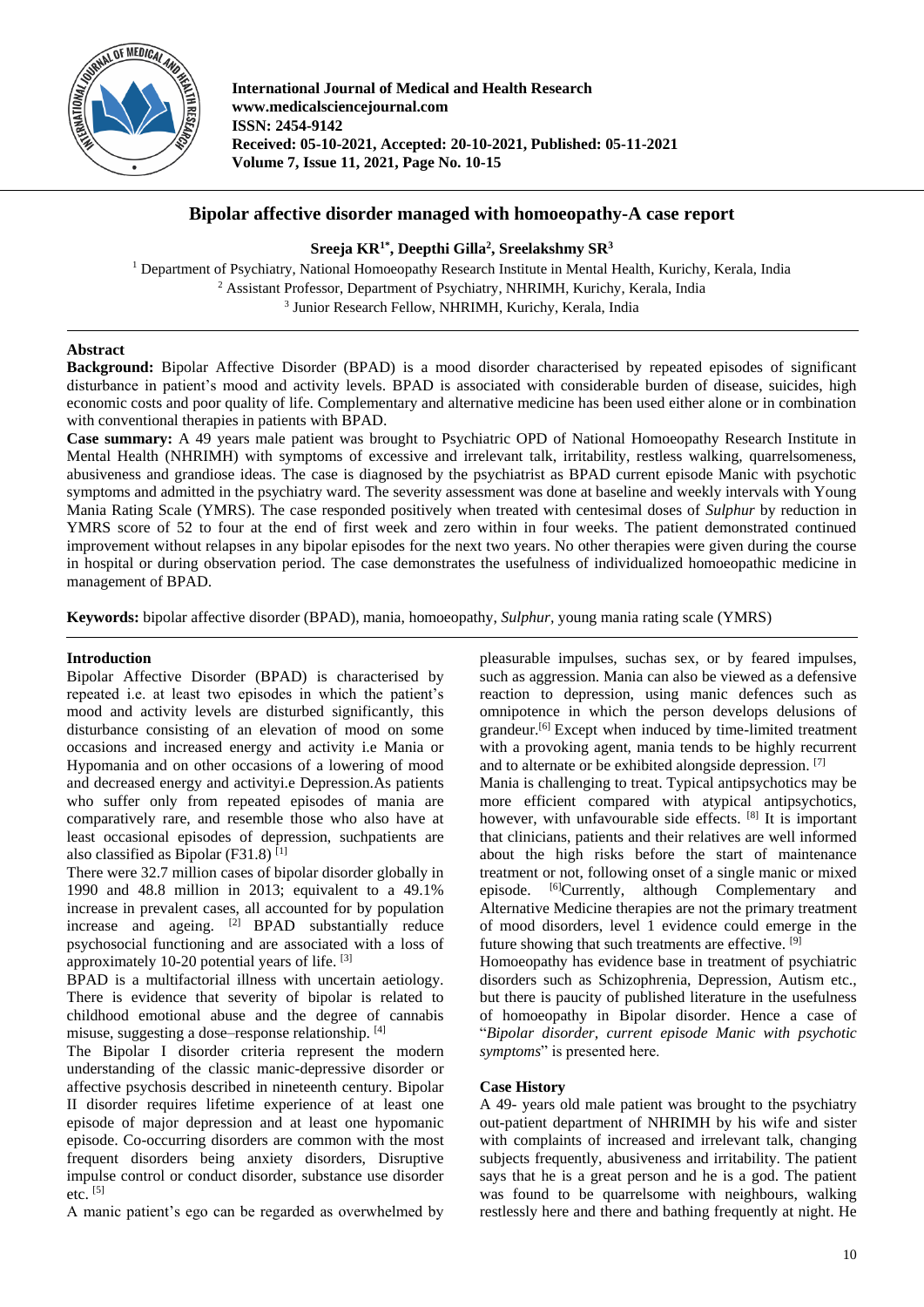has reduced sleep but feels very active in the day time inspite of that. He has fear that someone will hurt his son, so he is constantly holding his son. He has impulsive spending sprees, buying many things for his son. All the complaints aggravated in the past 3 weeks.

## **History of present illness**

The precipitating factor for the current episode is after a dispute with neighbours and during the quarrel they threw a stone at his son, who got injured. Behavioural changes started after the quarrel. Symptoms actually started eight years back at the time of his wife's second delivery. He sat near the mortuary to take liquor and was frightened seeing a shadow, as if he saw some dead body came alive. Then he ran away and got into an auto and told that driver about this, who gave him a cross. After that incident he showed similar abnormal behaviour, but became alright after few days. Six years back, he had some financial problems and when asked formoney,he used to get angered. At that time,he had increased talks, restless walks, loud talks, throwing things, suspiciousness towards wife and neighboring ladies, and he used to lie down on floor. He took treatment from medical college hospital and admitted there for 4 weeks. That episode lasted for two and half months. Then he stopped medication. He was doing fishing in between and was normal for three years. Two years back again complaints started as not attending job, increased involvement in social activities, irresponsible at home, loquacity and suspicious towards wife. Again, he was admitted in medical college hospital for 2 months. Then he was almost normal for two years but showing depressive features like lack of interest in work, anhedonia and withdrawing from others. And the current episode started 3 weeks back as increased anger, loud talks, not allowing his family members to go out and saying that he is a divine embodiment. He is telling neighbours not to worship Gurudevan and Jesus, instead worship his photo. Now he is asking for the cross which he got 8 years back and he says it should be there with his son for his safety. He became physically restless, using abusive words, shouting at others, throwing stones at animals and quarrelsome with family members. Drinking alcohol on and off and complaints worse after drinking. As it was difficult to manage him at home, he was brought to the hospital.

### **Past history**

Chickenpox- 10 years back, treated with Conventional medicines.

### **Family history**

He has one sibling, who is apparently healthy**.** His father had habit of Alcoholism and Smoking and died from Cancer of stomach.Mother has Hypertension.

## **Personal history**

*Educational History*: he studied up to  $10<sup>th</sup>$  standard, then he completed IIT.

*Occupational History*: He worked as X-ray welding technician at Mumbai for 1 year. Then he went to Dubai and worked there for 4 years. For Sister's marriage, he came back and after that he went to Dubai. There he started alcoholism and quarreled with another worker and was in jail and he lost his job. And he started business here last month.

*Marital status:* he is married and has 2 children.

*Religious history*: Average level of participation in religion. Now he is advising others to worship him.

*Habits and addictions*: He had habit of taking alcohol, started at 24 years of age when he was working as x-ray welding technician at Dubai. At that time, he had severe body pain, eye strain and to get rid of that he started intake. Habit of smoking occasionally.

#### **Premorbid Personality**

He is very affectionate, extroverted and a cheerful person. He is money minded and had habit of gambling. He loves animals and has a pet cat. He used to work as tourist guide, just as a hobby. He is very courageous and captured several snakes and is interested in fishing.

#### **Physical generals**

He sleeps for 3-4 hours at night, no particular dreams. Desires- Sweets +++, says he can't take much now due to dental caries. Intolerance to peas, which cause flatulence. Thermal Reaction- Hot patient.

### **Physical Examination**

Medium built, well nourished. Nothing abnormal was detected in General Physical Examination.

#### **Mental Status Examination**

General appearance and behaviour: The client is conscious, well kempt, talkative with excessive narration, talks with gestures of hand, easily distracted and irritated from nearby sounds. Psychomotor Activity is increased. There is pressure of speech and increased in rate, volume and tone. His affect is appropriate and mood is cheerful. The flow of thoughts is increased, there is flight of ideas and circumstantiality in the form of thought. The content of thought is with grandiose delusion as he described himself as great as a guru and god. Delusion of Infidelity and persecutory delusions are present. There are no perceptual disorders. He is well oriented with good memory. His attention is poor as he is getting easily distracted from the surroundings. His intelligence, abstract thinking and judgement are adequate. He has no insight (Grade 0)

**Diagnosis:** Case is diagnosed as Bipolar Affective Disorder, Current Manic Episode with Psychotic Symptoms [F 31.2] as per ICD-10 by the Consultant Psychiatrist.

**Miasmatic Diagnosis:** The Dominant Miasm is Sycosis.

**Assessment:** The severity assessment was done at baseline and everyday upto 1 week and every week up to discharge and monthly intervals with Young Mania Rating Scale (YMRS). The baseline YMRS score is 52.

**Intervention:** *Sulphur* is selected on the basis of repertorization. (Refer Figure no.1)*Lycopodium* and *Veratrum album* which are scoring high in the repertorial totality are excluded in reference to materia medica. As *Lyco.* Is not courageous, which is a marked symptom in this patient. The patient has strong craving for sweets whereas *Verat.* Has craving for sour things, dominantly syphilitic and thermally chilly, ruled out. Single dose of *Sulphur 200*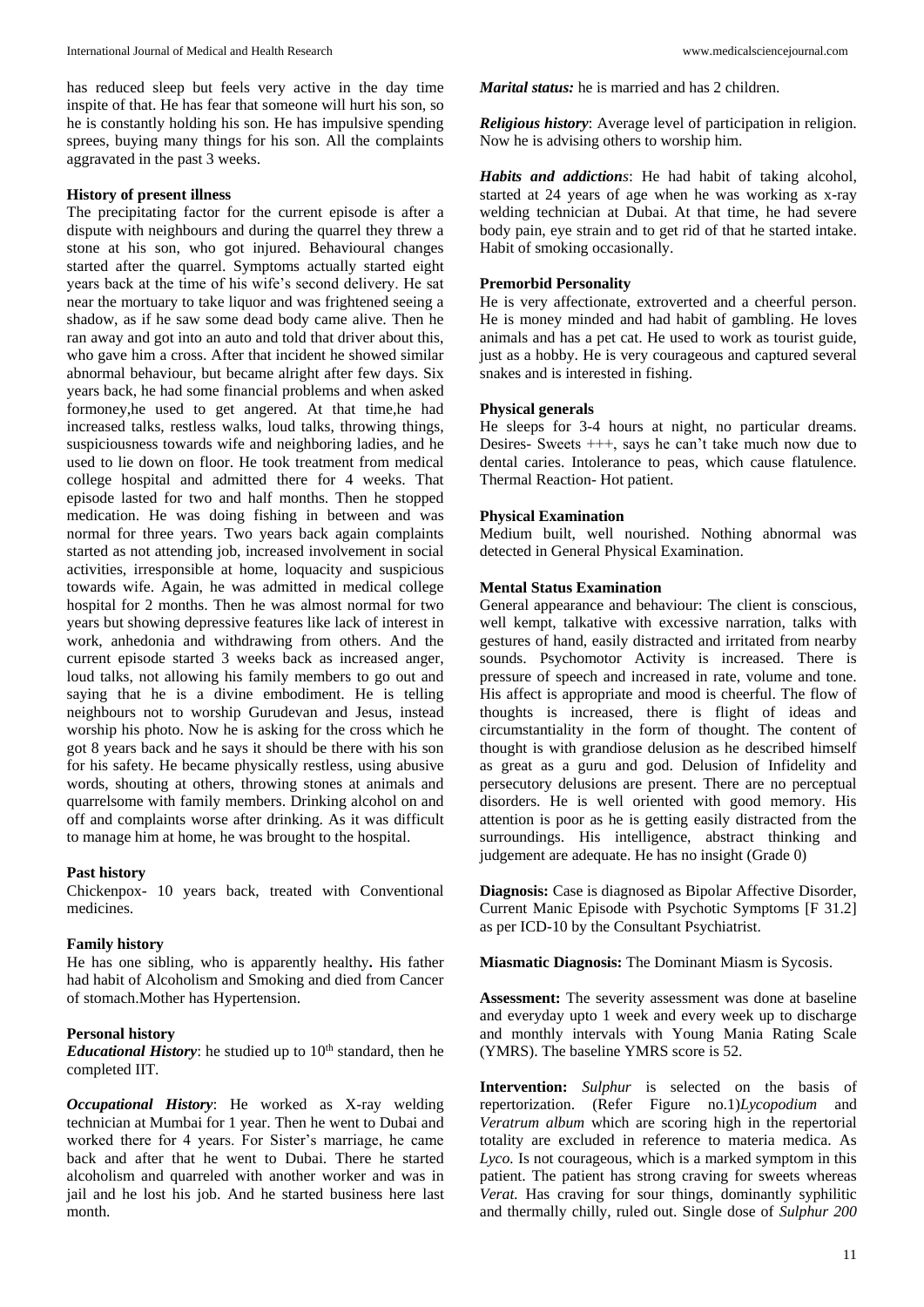is prescribed on the first day after admitting in the ward. No other therapies were given during the course in hospital or

during observation period.



**Fig 1:** Repertory Chart of the case

### **Result**

The case responded positively when treated with Centesimal doses of Sulphur with reduction in YMRS score of 52 at

baseline which turned to four at the end of first week and zero within in four weeks. Changes in YMRS scores over a period of 1 year are shown in Figure no.2.



**Fig 2:** YMRS Scores

The patient demonstrated continued improvement without relapses in manic episodes for the next two years. No other therapies were given during the course in hospital or during observation period. The observations made during the follow up visits and the corresponding prescriptions given

are shown in Table no.1. Modified Naranjo criteria for Homoeopathy<sup>[10]</sup> was used for assessing causal attribution of clinical outcome to homeopathic intervention and the total score of 9 suggests high probability of causality. Refer Figure no.3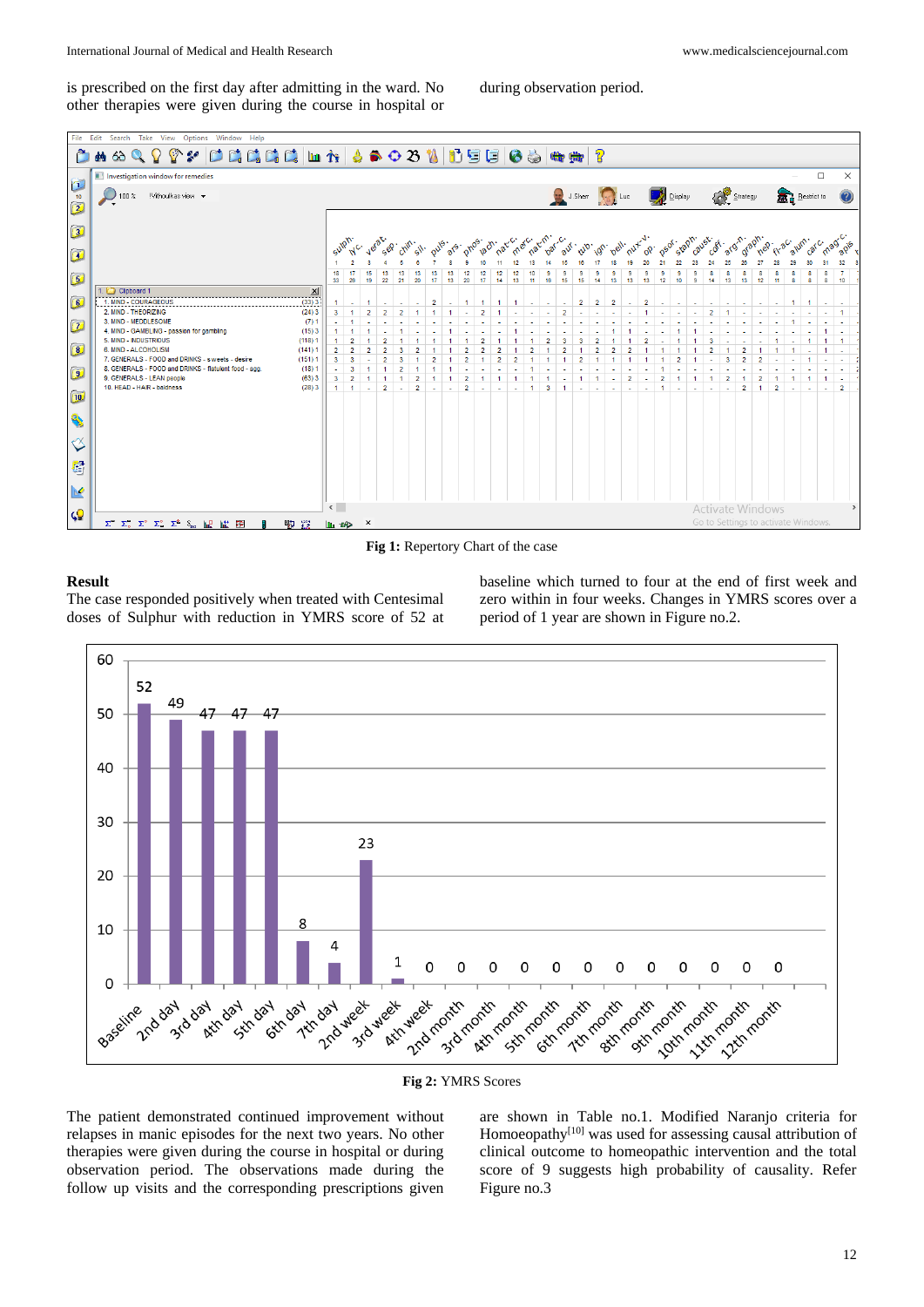| Table 1: Observations and prescriptions during the follow-up visits |  |  |  |  |
|---------------------------------------------------------------------|--|--|--|--|
|---------------------------------------------------------------------|--|--|--|--|

| <b>Date</b>                  | <b>Observation</b>                                                                                                                                                                                                                                                                             | Prescription                   |
|------------------------------|------------------------------------------------------------------------------------------------------------------------------------------------------------------------------------------------------------------------------------------------------------------------------------------------|--------------------------------|
| $2nd$ day                    | Loquacity, boasting, Weeping and says that he has done only one mistake in his life that he got married,<br>He wants to meet an advocate. Speech-increased rate and volume, Irrelevant<br>Mood-irritable, Delusion of grandiosity, Infidelity, Persecutory ideas persist. Craving for alcohol. | Rubrum                         |
| $3rd$ day                    | Sleep - sound, Increased talk persist, Delusion of grandiosity, persecution persist. Poor interpersonal<br>relationship                                                                                                                                                                        | Rubrum                         |
| $4th$ day                    | Sleep- disturbed, Easily angered, Loquacity ++ Delusion of grandiosity and infidelity persist. Quarrelling<br>with nursing staff. Craving for alcohol.                                                                                                                                         | Sulphur 200-<br>1 dose         |
| $5th$ day                    | Status quo. Loquacity persist, Philosophical talk, Theorizing, Argumentative, poor insight, Delusions<br>persist, Disturbed Sleep. Mood- irritable. Poor personal care. Craving for alcohol- reduced.                                                                                          | Sulphur 1M-1dose               |
| $6th$ day                    | Talk- relevant but increased in quantity and volume, Delusion of grandiosity reduced, Delusion of<br>infidelity present. Refreshed sleep, Mood-Cheerful                                                                                                                                        | Rubrum                         |
| $7th$ day<br>21/5/2019       | Excessive talk reduced, Refreshed sleep, Delusion of grandiosity and persecution reduced. Delusion of<br>infediltiy-reduced. Personal care-better                                                                                                                                              | Rubrum                         |
| $2nd$ week $(11th)$<br>day)  | Irritable off late. Delusion of Grandiosity and infedility- occasionally. Interpersonal relationship -poor.<br>Quarrelling with wife and fellow patients.                                                                                                                                      | Sulphur 1M- 1dose              |
| $3rd$ week                   | Talk relevant, volume - normal. Delusions - reduced remarkably. Craving for alcohol- nil. C/o Toothache<br>(Old symptom)                                                                                                                                                                       | Rubrum                         |
| $4th$ week                   | Normal talk. Pleasant mood, Delusions-nil. Good interpersonal relationship. Personal care-satisfactory.<br>Discharged with marked improvement.                                                                                                                                                 | Rubrum                         |
| $2nd$ month                  | Loquacity reduced, Anger and irritability reduced. Delusion of grandiosity -nil, Mood -stable Personal<br>care-satisfactory                                                                                                                                                                    | Rubrum                         |
| $3rd$ month                  | Loving toward wife and children, mood-stable. Going to job regularly, generals-good.                                                                                                                                                                                                           | Rubrum                         |
| 4 <sup>th</sup> month        | Patient is stable, functionally well. Off from alcohol since 4 months. Personal care satisfactory                                                                                                                                                                                              | Rubrum                         |
| $5th$ month                  | Asymptomatic. Euthymic mood                                                                                                                                                                                                                                                                    | Rubrum                         |
| $6th$ month                  | Asymptomatic. Euthymic mood                                                                                                                                                                                                                                                                    | Rubrum                         |
| $7th$ month                  | Asymptomatic. Euthymic mood. Mild itching with prickly heat on chest and back. (old Symptom)                                                                                                                                                                                                   | Rubrum                         |
| $8th$ month                  | Asymptomatic. Euthymic mood                                                                                                                                                                                                                                                                    | Rubrum                         |
| 9 <sup>th</sup> month        | Asymptomatic. Euthymic mood                                                                                                                                                                                                                                                                    | Rubrum                         |
| $10th$ month                 | Asymptomatic. Euthymic mood                                                                                                                                                                                                                                                                    | Rubrum                         |
| $11th$ month                 | Asymptomatic. Euthymic mood                                                                                                                                                                                                                                                                    | Rubrum                         |
| $12^{th}$ to<br>$24th$ month | Telephonic assessments were done Patient is stable                                                                                                                                                                                                                                             | No relapse of manic<br>episode |

| <b>CRITERIA</b>                                                                                                                                                                                                                                                                     | <b>YES</b> | NO.          | NOT <sup>.</sup><br>SURE or<br>N/A |
|-------------------------------------------------------------------------------------------------------------------------------------------------------------------------------------------------------------------------------------------------------------------------------------|------------|--------------|------------------------------------|
| 1. Was there an improvement in the main symptom or<br>condition for which the homeopathic medicine was<br>prescribed?                                                                                                                                                               | $+2$       | $-1$         | $\Omega$                           |
| 2. Did the elinical improvement occur within a plausible<br>timeframe relative to the drug intake?                                                                                                                                                                                  | $+1$       | $-2$         | $\Omega$                           |
| 3. Was there an aggravation of symptoms? (need to define<br>in glossary)                                                                                                                                                                                                            | $+1$       | $\mathbf{0}$ | $\sigma$                           |
| 4. Did the effect encompass more than the main symptom<br>or condition, i.e. were other symptoms ultimately<br>improved or changed?                                                                                                                                                 | $+1$       | $\Omega$     | $\theta$                           |
| 5. Did overall wellbeing improve? (suggest using<br>validated scale)                                                                                                                                                                                                                | $+1$       | $\Omega$     | $\Omega$                           |
| 6. (A) Direction of cure: Did some symptoms improve in<br>the opposite order of the development of symptoms of the<br>disease?                                                                                                                                                      | $+1$       | $\theta$     | $\Omega$                           |
| 6. (B) Direction of cure: Did at least two of the following<br>aspects apply to the order of improvement of symptoms:<br>- from organs of more importance to those of less<br>importance<br>- from deeper to more superficial aspects of the individual<br>- from the top downwards | $+1$       | $\Omega$     | $\Omega$                           |
| 7. Did "old symptoms" (defined as non-seasonal and<br>noncyclical symptoms that were previously thought to<br>have resolved) reappear temporarily during the course of<br>improvement?                                                                                              | $+1$       | $\mathbf{0}$ | $\overline{0}$                     |
| 8. Are there alternate causes (other than the medicine) that<br>$-$ with a high probability $-$ could have caused the<br>improvement? (Consider known course of disease, other<br>forms of treatment, and other clinically relevant<br>interventions)                               | $-3$       | $+1$         | $\Omega$                           |
| 9. Was the health improvement confirmed by any<br>objective data? (E.g. lab test, clinical observation, etc.)                                                                                                                                                                       | $+2$       | 0            | $\Omega$                           |
| 10. Did repeat dosing, if conducted, create similar clinical<br>improvement?                                                                                                                                                                                                        | $+1$       | 0            | $\mathbf{0}$                       |
| Maximum score $=13$                                                                                                                                                                                                                                                                 |            |              |                                    |
| $Minimum score = -3$                                                                                                                                                                                                                                                                |            |              |                                    |
| Total Score= 10                                                                                                                                                                                                                                                                     |            |              |                                    |

**Fig 3:** Causal attribution according to Modified Naranjo Criteria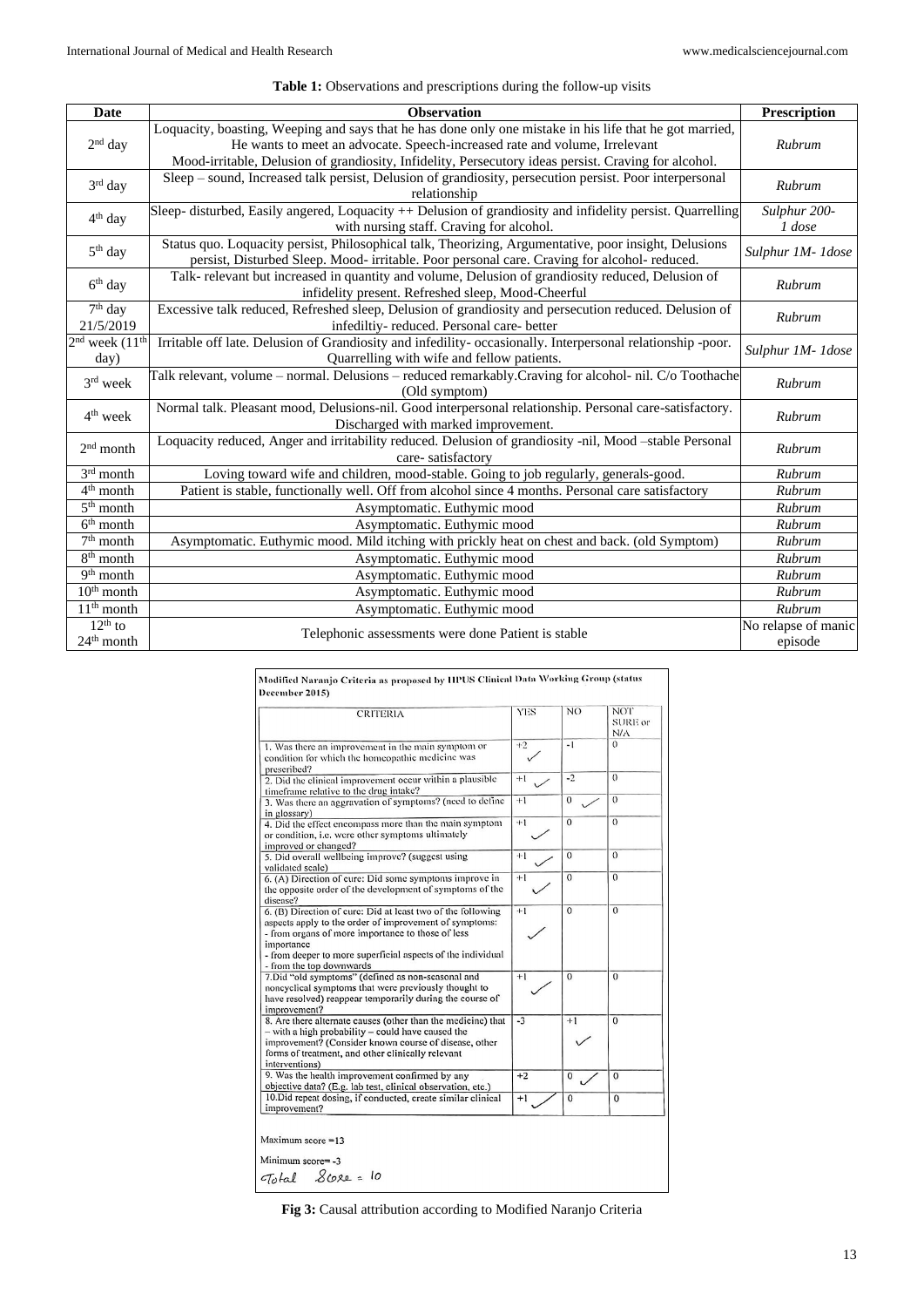### **Discussion**

Individualised homoeopathic treatment with Sulphur has shown a positive role for the remission of manic episode in BPAD without any other supportive therapy or conventional medication in this case.

Results from meta-analyses for assessing the risk of recurrence after a single manic or mixed episode showed a 1-year rate of recurrence of 35% (95% confidence interval [CI]: 30-41%) in adults. The current case shows a positive outcome with homoeopathic treatment without any relapse even after 2 years. [10]

Hahnemann's directions to holistic approach and the totality of characteristic symptoms (Aphorism 153) in organon has been considered for prescription in this case. According to Aphorism 221, describing *insanity or mania (caused by fright, vexation, the abuse of spirituous liquors, etc.) have suddenly broken out as an acute disease in the patient's ordinary calm state… when it occurs in this acute manner it should not be immediately treated with antipsoric, but in the first place with remedies indicated for it out of the order class of proved medicaments (e.g., aconite, belladonna, stramonium, hyoscyamus, mercury, etc.) in highly potentized, minute, homoeopathic doses, in order to subdue it so far that the psora shall for the time revert to its former latent state*. In this case the patient had recurrent episodes of mania, and there is no much violence or aggression in the current episode, hence treated directly with anti-psoric treatment and the outcome is favourable. But it would be an ideal practice to start with Apsoric remedies and give Antipsoric during remission.

Sulphur, *The King of Antipsorics* is a remedy indicated in studies on Schizophrenia  $^{[2]}$ , Depression  $^{[11]}$ , Autism  $^{[12]}$  and other psychiatric conditions including Mania in this case. This underscores the Hahnemann's concept of Psoric origin of all mental diseases according to aphorism 210, which is yet to be confirmed by systematic research [13].

A case report of manic episode treated with individualised homoeopathic treatment has shown a positive role for the remission of manic episode with psychotic features without the support adjunctive therapy or conventional medication in the current episode. *Lachesis* was given in repeated doses followed by *Lycopodium* in this case and total YMRS score of 38 turned 0 after 2 months. [14]The current case correlates with the above results in bring out the favourable improvement of the patient (YMRS score of 52 turned to 0 within a month).

A case of BPAD was prescribed *Platina metallicum* because of its similarity to the distinctive (characteristic) symptoms. Within two months of treatment, episodes of mania, depression, and anxiety had stopped. After one year, the patient demonstrated continued improvement without relapses in bipolar episodes. This case presents an important example of *Platina* alternating symptoms within its primary action, which makes it a valuable remedy in the homoeopathic treatment of bipolar disorder. [15] Another case of Mania treated with *Melilotus alba* has been reported. [16]

Medicines like *Belladonna, Hyoscyamus, Stramonium, Veratrum album,* [17] *Staphysagria, Lachesis, Medorrhinum, Ignatia*<sup>[18]</sup> etc. are usually indicated in the management of Mania with Homoeopathy, but the principle of individualization is the key to any homoeopathic prescription to achieve positive results.

Lithium has traditionally been the drug of choice for the treatment of Manic episode (acute phase) as well as for the

prevention of further episodes in Bipolar Mood Disorder. [19] . Homoeopathic use of *Lithium carb* in potentized doses would be the scope of future research.

In a retrospective study of 30 cases of Mania conducted by Moorthi *et al*, Friedman test showed that the YMRS total score has significantly reduced from  $37.87 \pm 3.58$  to 22.30±12.35over 4 weeks. Post Hoc analysis done by applying Wilcoxon Signed rank test showed that there is significant reduction in the YMRS total score from first week onwards (z=- 2.443, p=0.015).  $[20]$ Prospective, interventional trial with control group is warranted to find out the effectiveness of homoeopathic medicines in reducing the symptoms of manic episodes of BPAD.

#### **Conclusion**

BPAD is a chronic relapsing grave psychiatric disorder that affects the patient, family and society at large. Individualized homoeopathic treatment can reduce the symptoms of Manic episode as well as prevent relapses of manic as swell as depressive episodes or increase the period of remission. Prospective, controlled trials are warranted to find out the effectiveness of homoeopathic medicines in the management of BPAD.

#### **Acknowledgements**

We express our gratitude to Dr. N.D. Mohan, HOD, Department of Psychiatry, NHRIMH for the diagnostic support.

## **Ethical Consideration**

An informed consent was obtained from the patient and the care-giver to publish the case report with assurance of maintaining anonymity.

# **Funding and Sponsorship**

None

#### **References**

- 1. World Health Organisation, ICD-Classification of Mental and Behavioural Disorders, A.I.T.B.S Publishers and distributors Delhi,  $10<sup>th</sup>$  edition, 2007, 116.
- 2. Oberai P, Gopinadhan S, Sharma A, Nayak C, Gautam K. Homoeopathic management of Schizophrenia: A prospective, non-comparative, open-label observational study. Indian J Res Homoeopathy [serial online] [cited 2021 Jul 29],2016:10:108-18.
- 3. McIntyre RS, Berk M, Brietzke E *et al*. Bipolar disorders. Lancet,2020:396(10265):1841-1856.
- 4. Rowland TA, Marwaha S. Epidemiology and risk factors for bipolar disorder. Ther Adv Psychopharmacol,2018:8(9):251-269. Published 2018 Apr 26.
- 5. American Psychiatric Association.Diagnostic and Statistical Manual of Mental Disorders. DSM V,5TH edition, Arlington V A, APA Publishers, 2013, 124
- 6. Kessing LV, Andersen PK, Vinberg M. Risk of recurrence after a single manic or mixed episode - a systematic review and meta-analysis. Bipolar Disord,2018:20(1):9-17.
- 7. Dubovsky SL. Mania. Continuum (Minneap Minn) Behavioral Neurology and Neuropsychiatry),2015:21(3):737-755.
- 8. Medici CR, Kai LM, Kristensen SB, Kirkedal C, Munk-